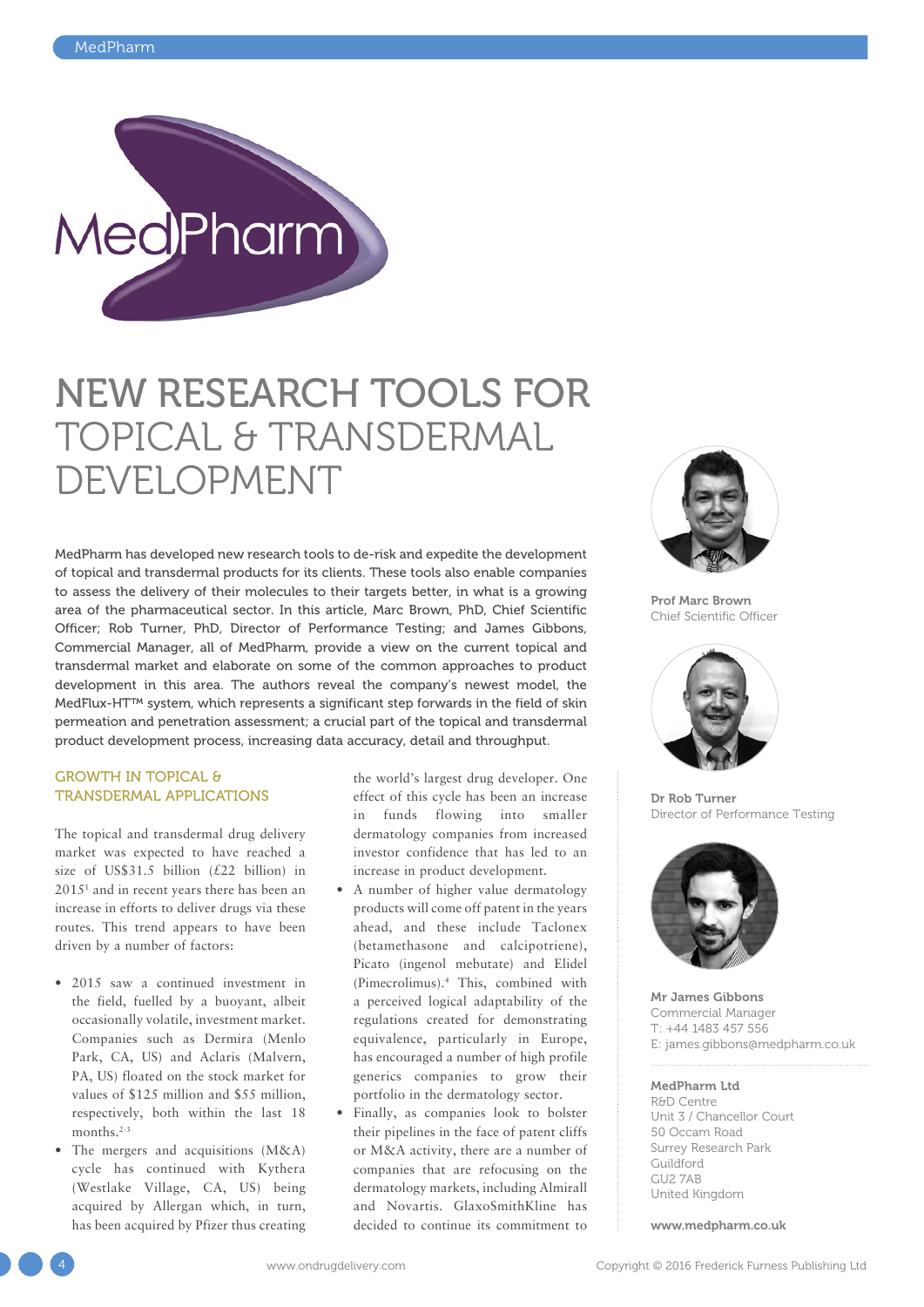dermatology, with four programmes in early clinical development.5 Other companies hope to take advantage of the benefits of delivering therapeutics either topically or transdermally. These benefits include enhanced patient compliance, product life cycle management, brand line extension and avoidance of first pass metabolism.

"The current trend among new compounds being developed is that of increasing lipophilicity… yet lipophilic molecules are more challenging to deliver into or across the skin, necessitating the screening of candidates in human skin and making formulation development and optimisation even more important."

MedPharm, a leader in topical and transdermal formulation development, testing and manufacturing, has developed a new battery of testing and development tools. These tools offer a previously unattainable level of accuracy, speed, efficiency and reliability, enabling MedPharm's clients to make informed decisions about their projects and giving them confidence in the performance of their products. In the recent past, MedPharm has used these models as a crucial part of a development strategy that ultimately achieved biowaivers for two generic products in the EU, the first time this has happened for topical products of this type.

## CURRENT GOLD STANDARD

There is a large number of factors that are taken into consideration when developing and testing topical and transdermal products. Once the process of developing and optimising a formulation that is fitfor-purpose has commenced – a process worthy of an article in its own right – there are several testing models considered essential to the development process.

For both topical and transdermal drug product development, the primary challenge of delivery is overcoming the intrinsic barrier properties of the skin. Before a medication is tested to ensure it will reach its target, it is important to test that the drug is released from a formulation. In topical and transdermal products this is achieved through *in vitro* release testing (IVRT).

Data from IVRT is increasingly sought by regulators to provide an understanding of product performance and quality. Such information is often requested at certain time-points during stability studies to show that drug release is the same throughout a product's shelf life.6 However, drug delivery to and across the skin is a complex process and it is not enough just to show that the drug releases from a formulation.

Skin permeation and penetration studies are a key aspect of almost all topical and transdermal product development programmes. From an early stage it is important to select the right molecule for the job. The ideal compounds are thought to be within a certain molecular weight (<500 Da) and moderately lipophilic (logP(octanol/ water)  $1-3.5$ ).<sup>7</sup> However, there are always exceptions to these rules, thus it is important that a well characterised system is used to assess topical and transdermal delivery. MedPharm has built expertise over the years in formulating and delivering challenging molecules with properties often significantly outside of these indicated ranges. Whilst these parameters can be used to make an initial *in silico* approximate ranking of candidates, additional experimental work is necessary to verify candidate validity as *in silico* models cannot fully replicate *in vivo* complexities.

The current trend among new compounds being developed is that of increasing lipophilicity ( $log P >3$ ) and greater potency. Yet lipophilic molecules are more challenging to deliver into or across the skin, necessitating the screening of candidates in human skin and making formulation development and optimisation even more important. Once a number of candidate formulations are developed, skin permeation studies can give confidence that a drug is reaching targeted areas within the skin or the systemic circulation. Skin permeation and penetration studies should be performed on *ex vivo* human tissue.

The penetration and permeation model is a well-validated tool for the study of percutaneous absorption and determination of the pharmacokinetics of topically applied drugs. The model uses excised human skin mounted in specially designed diffusion chambers (static or flow-through) that allow the skin to be maintained at a temperature and humidity that match *in vivo* conditions. The formulation is applied to the surface of the skin and the permeation of the compound is measured by monitoring the rate of permeation into the receiver solution underneath the skin samples. This model also allows the drug and metabolites within the different layers of the skin (i.e. epidermis and/or dermis) to be quantified. It is vital to have a permeation and penetration model that offers good control over the potential variables in topical application such as dosing volumes, humidity, temperature and skin thickness.8-9

### **Franz Cell**

There are several commercially available diffusion cells that can be used for these *ex vivo* skin penetration and permeation studies. The most common is a static cell, known as a "Franz cell" (Figure 1), where a fixed volume of receiver fluid lies directly beneath the skin or other tissue and serves as a reservoir to collect drug that permeates through the skin. The receiver fluid is then assayed at certain time-points so that drug flux across skin can be quantified. If systemic delivery is not the aim, drug penetration within the skin layers can also be quantified.

"MedFlux-HT is a continuous flow system with a carefully designed flow-path to enhance local clearance of the receiver fluid from beneath human skin. This design allows the user to generate more accurate and more detailed flux profiles within a shorter time frame."

The fixed volume of the Franz cell can cause issues when studying compounds that are highly lipophilic (logP >4). This is because lipophilic compounds are insoluble in the physiological, aqueous-based receiver fluid. In these situations additives such as ethanol, solvents or albumin need to be added to the receiver fluid to allow the drug to partition into the receiver fluid (known as ensuring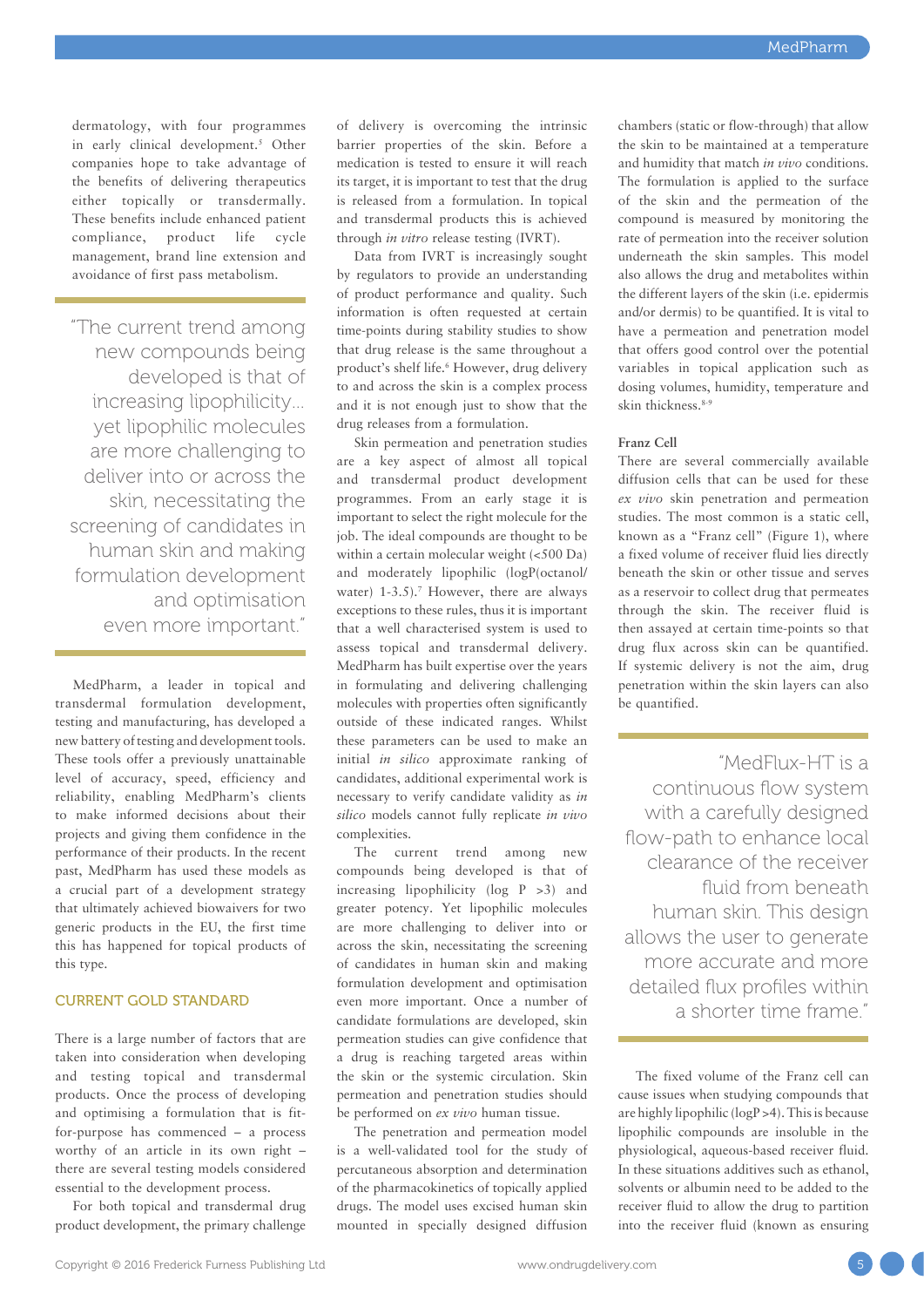"sink" conditions). These solubilisers can artificially modify the barrier properties of the skin and also cause problems when the receiver fluid is assayed by analytical equipment. Unwanted artefacts in the data can occur when solvents migrate from the receiver fluid into the skin and dissolve or breakdown structures such that then leech back into the receiver fluid, contaminating it.

A balance must be struck to ensure the right sink, whilst limiting the potential artefacts in the analytical data. These static cells also require manual sampling making automation and high throughput of samples challenging, if not impossible.

#### **Flow-Through Diffusion Cell**

A second type of commercially available diffusion cell is the flow-through diffusion cell. This system incorporates a receiver fluid that is constantly perfused under the skin using peristaltic pumps. These systems can be advantageous as they address some of the permeability challenges of assaying lipophilic molecules static Franz cells. However, these cells have a low flow rate, and the receiver fluid ultimately can collect in a large well under the skin. This can result in a thin, undisturbed layer of static receiver fluid directly under the skin, which limits the partitioning of lipophilic drugs from the skin into the receiver fluid. The net result is that the compound will remain in the tissue, accumulate and not partition into the receiver fluid. In this situation, flux calculations are not possible making comparison of vehicles difficult.10-11

## MEDPHARM'S NEW PERMEATION MODELS

#### **MedFlux-HT™**

To overcome the limitations of the commercially available diffusion cells, MedPharm's team of UK and US scientists have developed a proprietary system to assess skin and tissue permeation and penetration; the MedFlux-HT system (Figure 1). By leveraging MedPharm's years of experience in developing and testing topical and transdermal formulations, this new system generates more valuable data on the performance characteristics of topical and transdermal vehicles.

MedFlux-HT is a continuous flow system with a carefully designed flowpath to enhance local clearance of the receiver fluid from beneath human skin. This design allows the user to generate more

## MedPharm's Static Franz Cell



# MedPharm's MedFlux-HT<sup>TM</sup> Cell



Figure 1: Schematic representation of a static Franz cell (top) and MedFlux-HT™ cell (bottom).

MedPharm's Static Franz Cell

- Widely used in the industry
- Manual sample collection
- Static system
- Receiver fluid may have to include additives to ensure sink conditions
- Meets IVRT /SUPAC criteria
- Ideal for skin penetration studies
- Larger dosing areas allows increased exposure of the skin to the formulation
- Ideal for regulatory submissions
- Study duration 6-8 weeks

MedPharm's MedFlux-HT System

- MedPharm's proprietary high-throughput system
- Automated sample collection
- Flow-through design with rapid local clearance
- Sink conditions easily achieved with biologically relevant receiver fluid
- Ideal for skin permeation studies
- More accurate permeation profiles and fluxes over more data points
- Smaller dosing area allows larger formulation screens
- Ideal for early development and screening
- Study duration 2-3 weeks

Table 1: Comparison of the different permeation and penetration systems available at MedPharm.